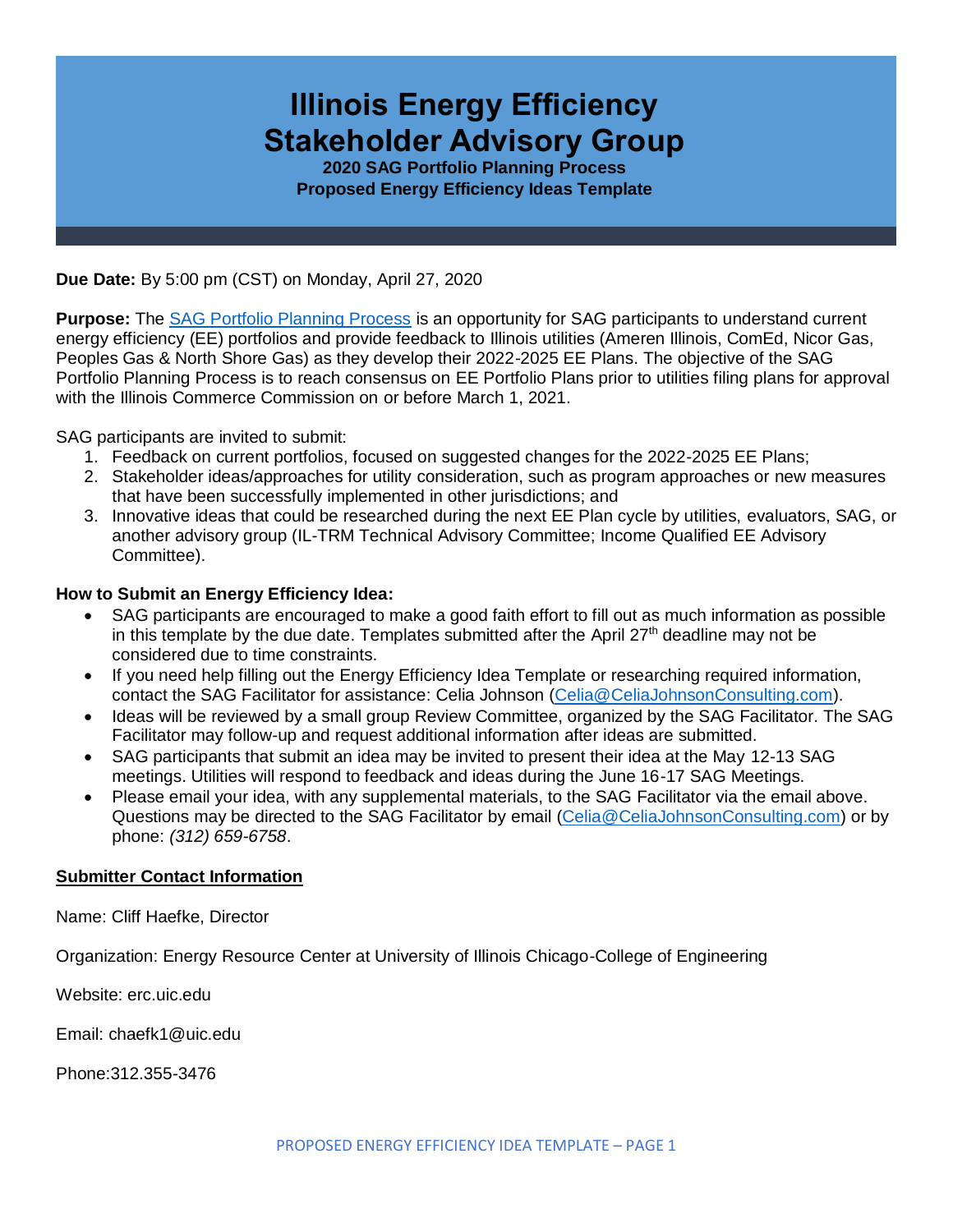## **Energy Efficiency Idea Questions**

Please check the boxes below to identify 1) the type of idea; 2) which Illinois utility or utilities will be impacted by the idea; and 3) which EE sector the idea impacts.

| Check | Type of Energy Efficiency Idea  |
|-------|---------------------------------|
| ⊠     | New Measure or New Program Idea |
| ⊠     | Proposed Program Approach       |
| X     | Innovative Idea                 |

| <b>Check</b> | Illinois Utility Impacted by Energy Efficiency Idea |  |  |
|--------------|-----------------------------------------------------|--|--|
| ⊠            | Ameren Illinois                                     |  |  |
| ⊠            | ComEd                                               |  |  |
|              | Nicor Gas                                           |  |  |
|              | Peoples Gas & North Shore Gas                       |  |  |
|              | All Illinois Utilities                              |  |  |

| <b>Check</b> | <b>Energy Efficiency Sector Targeted by Energy Efficiency Idea</b>           |  |  |  |
|--------------|------------------------------------------------------------------------------|--|--|--|
|              | Residential Customers - Single Family (non-income qualified/income eligible) |  |  |  |
| ⊠            | Residential Customers – Multifamily (non-income qualified/income eligible)   |  |  |  |
|              | Residential Customers – Single Family Income Qualified/Income Eligible       |  |  |  |
|              | Residential Customers – Multifamily Income Qualified/Income Eligible         |  |  |  |
|              | Small Business Customers (commercial & industrial sector)                    |  |  |  |
|              | Medium/Large Business Customers (commercial & industrial sector)             |  |  |  |
|              | Other (research & development, emerging technologies, market transformation) |  |  |  |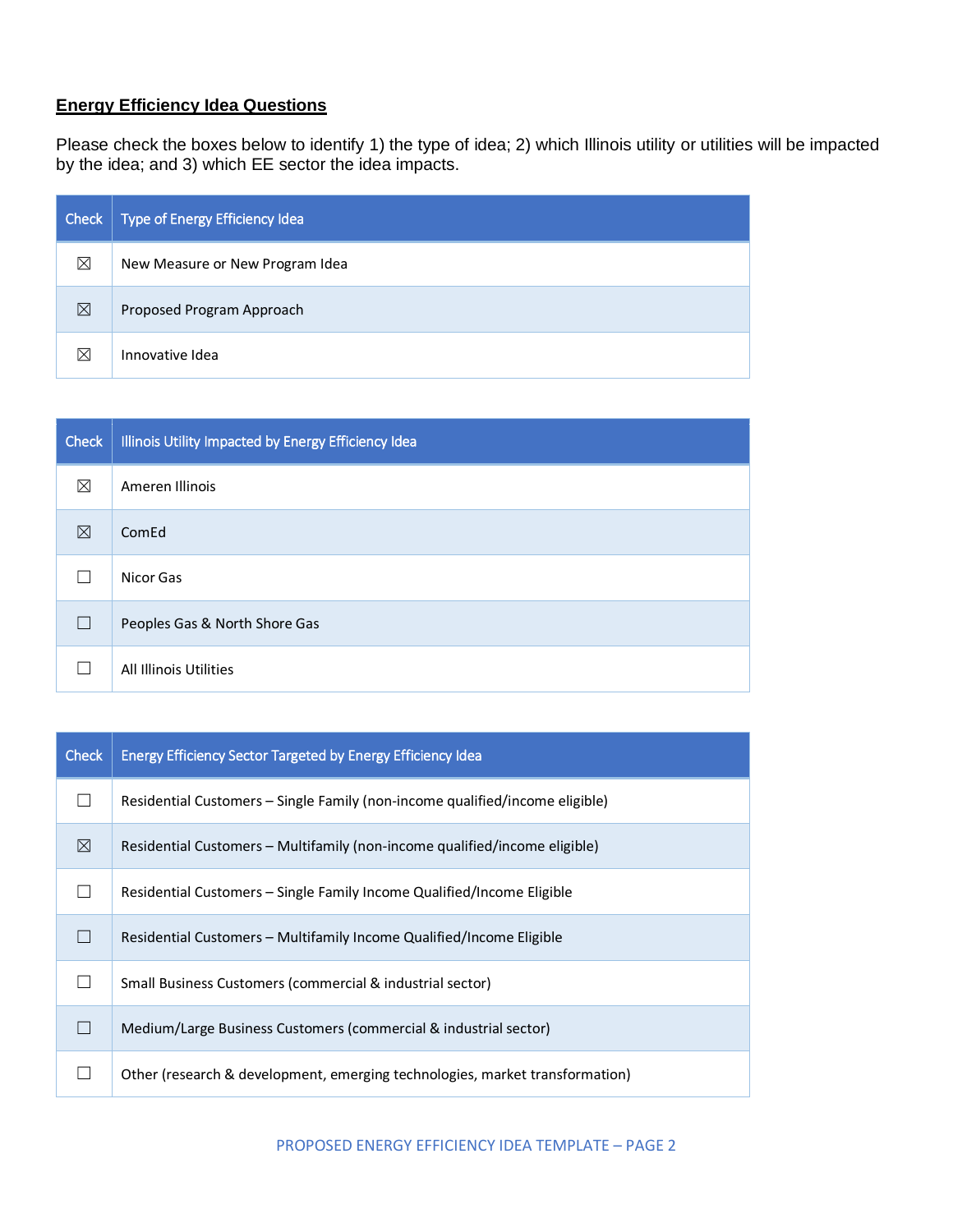# **IL SAG Call for EE Ideas-April 27, 2020 Program Name: ERC - PTAC/PTHP Pilot Conversion to Service Program Project**

## **1. Description of Idea**

The purpose of this project is:

- 1. Upgrade old inefficient package terminal air conditioners (PTACs) units in residential Condo buildings that serve as the primary source of heating and cooling with cold climate package terminal heat pumps (PTHPs)
- 2. Promote quality installation of the new systems by training contractors
- 3. Promote residential and condo building managers' education and awareness on the PTHP systems and operation through targeted marketing and outreach plans
- 4. Conduct applicable research for further development
- 5. Convert a pilot project to a full-service delivery program

## **Project Rationale**

The project's main focus to provide services to replace inefficient PTACs in residential condo units that serve as the primary heating and cooling systems with energy efficient package terminal heat pumps (PTHPs). Programmable/Smart thermostats will be paired with the equipment since many of the residents do not have thermostats to control their heating and cooling needs. For these occupants, this program will increase heating and cooling options, awareness of efficiency and comfort levels thereby increasing participation and energy savings opportunities. According to the 2017 American Community Survey: statewide, 333,286 units are in buildings with 50+ units over 20 years old. About 122,346 (37%) of these units are occupied by seniors and total electric costs are estimated at \$284,903,496. The project will work with identifying contractors to train for quality installation of these PTHPs.

The project is also partnering with program staff from the DOE Technology Challenge Program and the Pacific Northwest National Laboratory Cold Research Program.

# **Increased Cost Savings & kWh Saved**

We are proposing this project as a pilot and if successful creating a PTAC/PTHP service conversion program into 2025. The pilot has strong potential to reduce significant kWh and save customers money considering the volume of outdated PTAC units in the targeted region. Please see table in section 7 for estimated cost and kWh savings.

## **Establishment of Pilot Program**

Historically, ASHP technology has only been feasible in mild climates where outdoor air rarely reaches freezing temperatures. Utilizing ASHPs has many advantages over other sources of heating equipment. Fuel choice flexibility, efficiency, capital cost, installation cost, and decreased maintenance are all potential benefits of using an ASHP for heating. Recent technological advances have pushed ASHP capabilities to subzero temperatures without reliance on inefficient electric resistance backup heat. As cold climate ASHP technology is a relatively new opportunity to be used for primary heating, we are proposing beginning this project as a pilot. The aim is to investigate and implement the best path forward towards establishing this emerging technology in a brand-new environment. We will do this by testing documenting and realizing the benefits of ASHP installations and implement and improve upon subsequent larger projects. We feel that targeted marketing in specific City of Chicago neighborhoods with existing condo buildings, outreach to condo association boards and building management, and educational presentations to condo residents on the efficiency and operation of this measure is vital to getting this program off and running. The program will also seek to improve the overall availability and quality of residential HVAC services by increasing the knowledge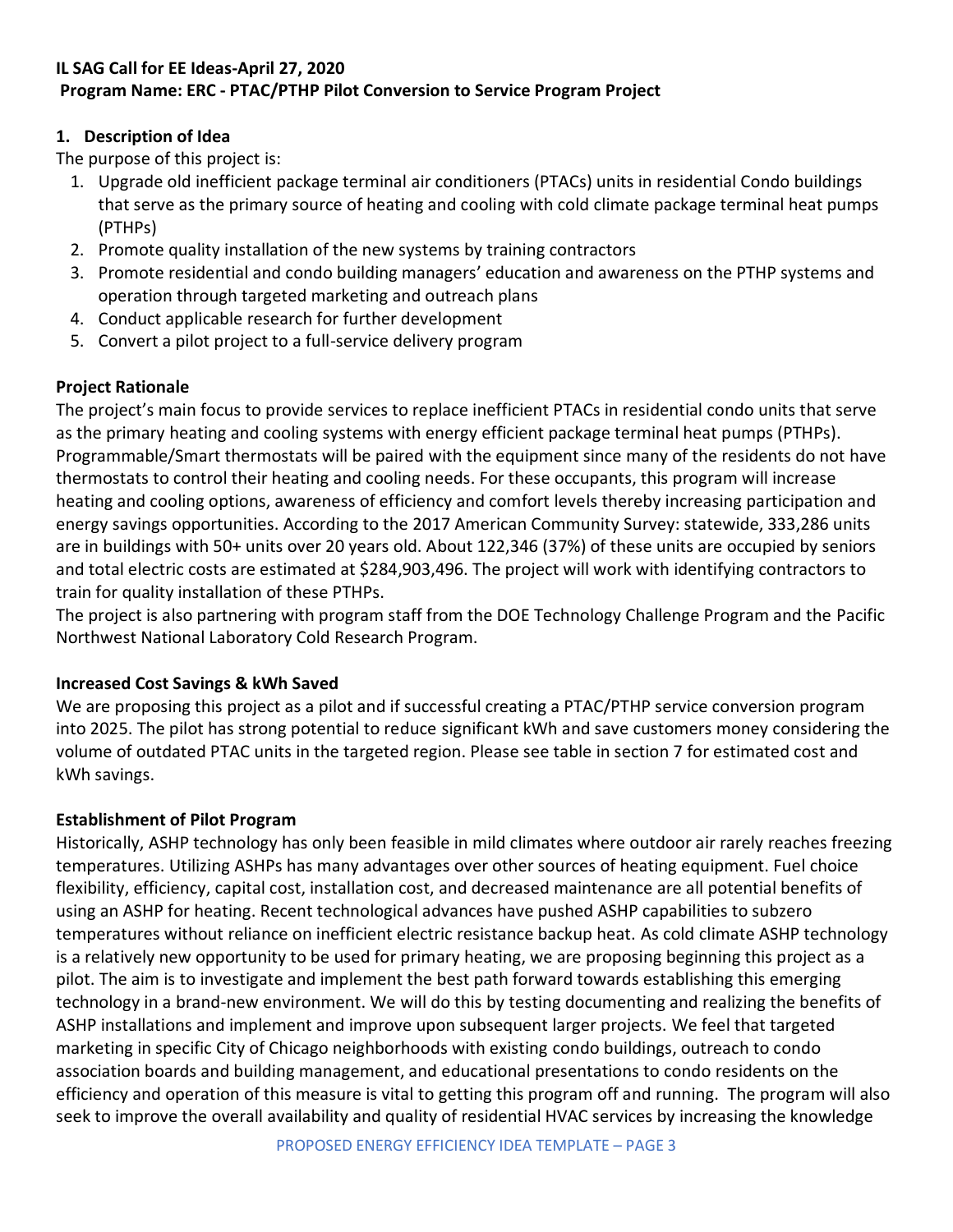and training of independent contractors as air source heat pump installation vendors. Additional collaborative research would be engaged with the DOE Technology Challenge Program and the Pacific Northwest National Laboratory Cold Research Program.

#### **Customer Satisfaction**

Customer satisfaction will be enhanced by increasing indoor comfort and air quality by providing a quiet dehumidification operating system reducing the chances of mold and mildew growth and bringing in fresh outside air when desired. Anti-microbial air filters that can be easily accessed and cleaned along with an instant heat pump mode that will quickly heat a room to the desired temperature for increased comfort in the cold months will also be included. Programmable or smart thermostats will be installed to allow for desired room temperatures and to ensure desired conditions are maintained. Finally, a reduction in monthly electric bills will certainly please the customer.

#### **Help to achieve statutory goals**

This program will help the utilities meet statutory goals by saving significant cost-effective kWh. The model established in this program will be easily replicable and can scale towards additional market sectors such as low-rise residential and hotels. Calculations are based on the latest IL TRM version.

#### **Help to increase program penetration**

The pilot will begin by targeting neighborhoods with large high-rise condo buildings in the City of Chicago zip code of 60610. Once this program is tested and successfully in selected project sites, the program will have a greater opportunity to be expanded throughout the City of Chicago, ComEd, and Ameren service territory. This program also has the potential to impact both residential and commercial buildings (such as hotels). Cases studies and examples of significant energy and cost savings along with increased indoor comfort will prepared to illustrate the success of the program and technologies installed.

#### **2. Implementation**

Condominium associations have generally not been included in programs to promote sustainability in building upgrades. The program will develop targeted marketing plans to promote the installation of PTHPs and thermostats. The plan will include mailing brochures, email notices, and outreach promotional events with key stakeholders including but not limited to condo association boards, condo building managers and management companies, and condo residents. Technical staff will be available at all presentations to serve as a resource for more focused discussions and responding to participants' questions. Hand-outs to offer tips, case studies, and other resources developed from the latest research will also be offer. ERC will utilize engineering students from UIC to assist in the implementation of the program. The students, under supervision, will help administer the program by visiting condominium buildings to perform a detailed assessment to generate specific recommendations with estimates of costs, performance, and participate in condo board presentations, and engage in residential educational sessions. The students will gain valuable hands-on engineering experience that will help further their careers and make them highly attractive to future employers.

## **3. Background**

An ERC colleague resides in a high-rise condominium building with residential electric heating and cooling. The unit is 1,200 square feet and there are four dated PTAC units with no thermostat to control the interior temperatures. Many of the residents reported very high utility bills; sometimes \$500 a month or more during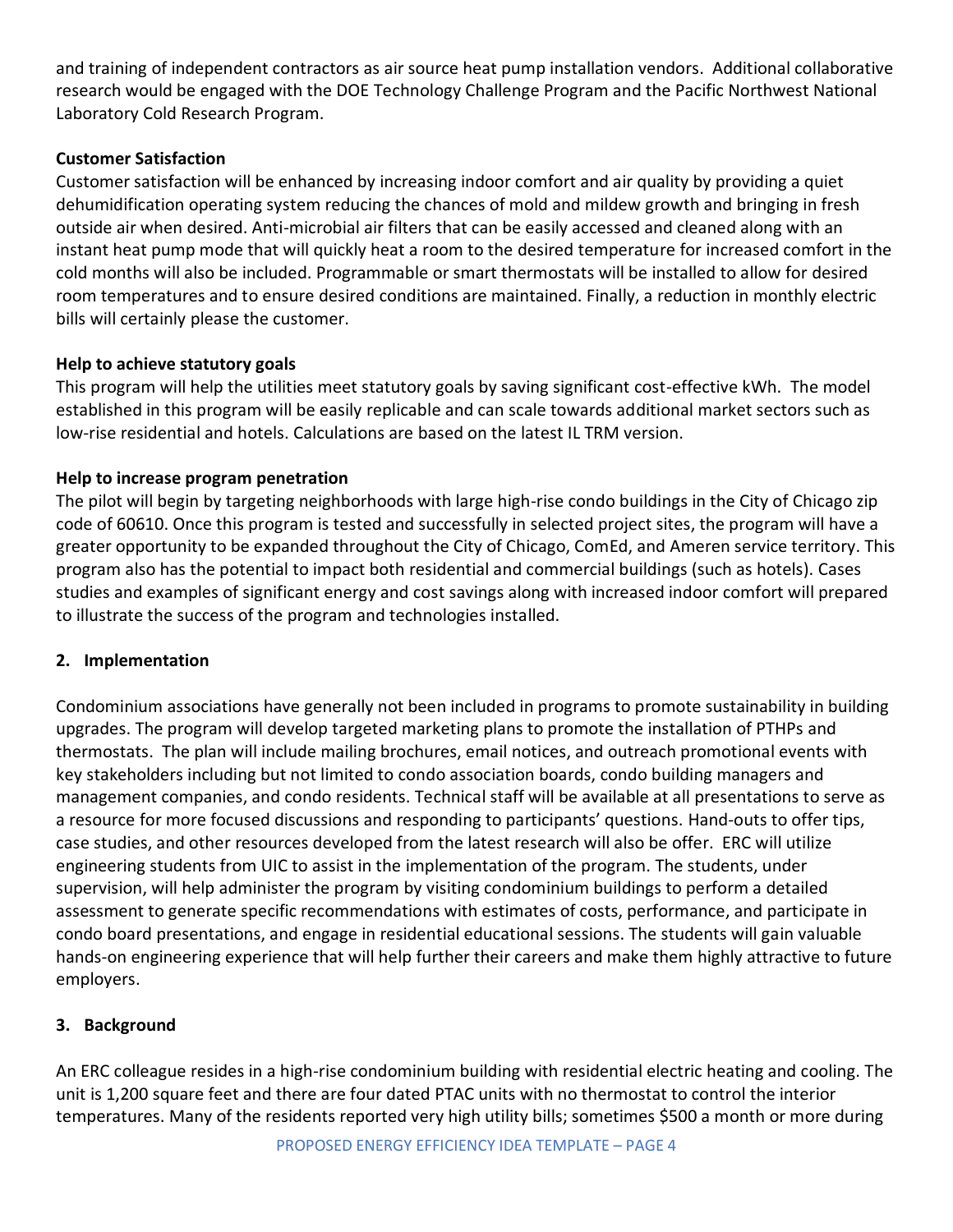the heating season. This colleague realized that there are many of these buildings and no one is working to help resolve these specific extremely inefficient energy issues. In addition, researching housing data sources and reports the following housing trends and data was noted.

By 2050, 70% of the world's population is projected to live in urban areas. In the United States, 80% of the population already do so. Analyzing future housing trends in the United States, a recent *Harvard University Report: Seniors Face Affordable Housing Crunch*, outlines the growing challenges facing baby boomers reaching retirement age. Many of them are ill-equipped to meet the high costs of housing. In Chicago, 37% of households are 65 years or older and about 220,000 households are cost-burdened, compared with 30.8% nationwide. <sup>1</sup> For household units that are 80 years and older, 43.9% versus 36.7% nationwide are considered over-burdened. Cost-burdened households pay more than 30% of their income on housing, including moderate to moderately high-income seniors residing in Chicago condominium buildings, particularly in buildings 20 years and older. For many of these households, cost burdens are a result of fixed retirement incomes, remaining mortgage payments, high homeowner association fees (HOA) and real estate taxes, along with health care expenses.

High energy costs are a big factor in housing affordability and indoor comfort. It is projected that buildings use about 43.5% of energy in the US (not including industrial use) and about 30% of the energy and costs are wasted in energy-inefficient buildings. According to the 2017 American Community Survey, there are 154,137 units in buildings 20 years or older with 50-plus units and estimated annual energy costs of \$800 in Chicago. Collectively, the electric costs are over \$93 million, and gas costs are over \$22 million annually. Comprehensive energy efficiency upgrades take anywhere from 5 to 20 years to pay back. Condominium boards and management entities are delaying and/or overlooking major capital repairs and necessary upgrades. Currently, no entities are systematically working with Condominium boards and their unique issues. Unfortunately, condominium associations are not eligible properties under the Chicago Property Assessed Clean Energy (PACE) Program. "The Chicago PACE Program makes it possible for owners and developers of commercial properties to obtain low-cost long-term financing for energy efficiency, sustainability, and renewable energy infrastructure deployment in new or existing buildings." [www.chicagopace.org/about](http://www.chicagopace.org/about)

## **4. Idea Impact**

 $\overline{a}$ 

As mentioned previously, fuel choice flexibility, efficiency, capital cost, installation cost, and decreased maintenance are all potential benefits of using an ASHP for heating. Recent technological advances have pushed ASHP capabilities to subzero temperatures without reliance on inefficient electric resistance backup heat. This program will be an opportunity to establish heat pumps as a viable and efficient option in Illinois.

Looking beyond the operation of a PTAC service replacement program to also include a persistence tune-up savings program that could be offered to capture additional savings through the development of a participant's tune-up equipment program and/or annual service contracts with Condo Associations. As technologies changes, continue to train contractors in best practices for quality and sizing installation, tuneups and repairs.

<sup>1</sup> Gallun, Alby> "Seniors Face Affordable-Housing Crunch". Crain # 39: Chicago Business, 28 Oct. 2019: https://www.chicagobusiness.com/commercial-real-estate/seniors-face-affordable-housing-crunch.